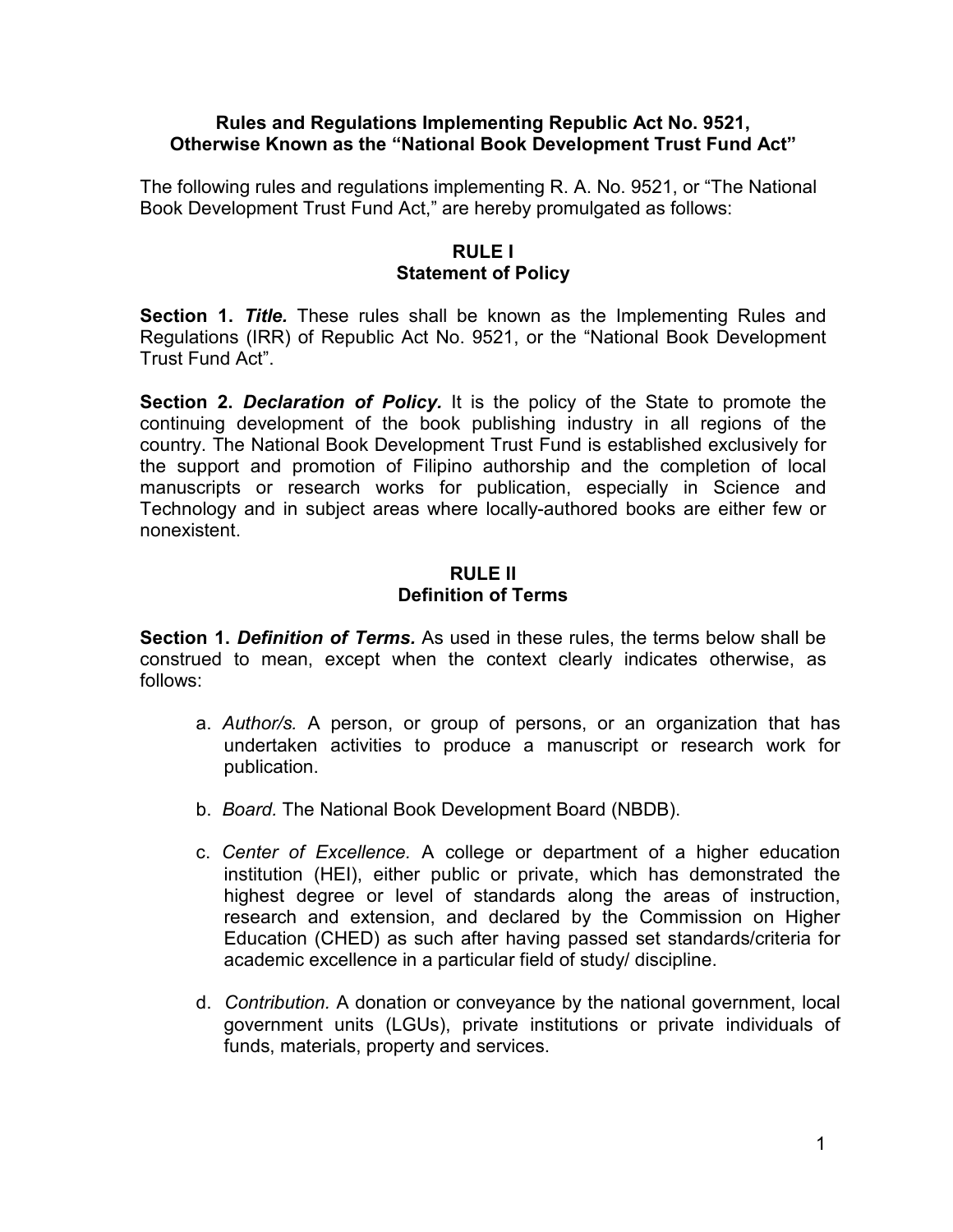- e. Advisory Committee. A select panel of three (3) experts who are contracted to review all manuscript proposals for a specific category, and recommend to the Board the recipients of grants and their completed works in a given year and category.
- f. Grant. The monetary award given by the Board to allow the author/s an opportunity to complete the writing phase of a book manuscript for publication.
- g. Proposal. An unfinished book manuscript project or a multimedia output project on a subject area, the completion of which is sought to be funded by a grant from the Trust Fund
- h. Regional Distribution. The allocation of grants to authors of winning manuscript proposals every year, regardless of the number of categories and applications, which will always be subject to a fair apportionment to all regions of the country, or as defined in these rules.

# RULE III Funding

**Section 1. Fund Sources.** The contribution of the Fund shall be sourced from the following:

- a. The amount of fifty million pesos (P50,000,000.00) shall be allotted in the annual General Appropriations Act (GAA) for the next five (5) years starting from the enactment of this law;
- b. The amount of fifty million pesos (P50,000,000.00) from the Philippine Amusement and Gaming Corporation (PAGCOR) fund at five million pesos (P5,000,000.00) per month for ten (IO) months;
- c. Another fifty million pesos (P50,000,000.00) from the Philippine Charity Sweepstakes Office (PCSO) at five million pesos (P5,000,000.00) per month for ten (10) months.

Section 3. Fund Management. For the sound and judicious management of the Fund, the Board shall appoint a reputable government financial institution with a sound track record on fund management, as portfolio manager, subject to guidelines promulgated by the Board.

Section 4. Fund Administrator. The National Book Development Board (NBDB) shall be the administrator of the National Book Development Trust Fund and, as such, shall prepare guidelines and decision-making mechanisms, subject to the following: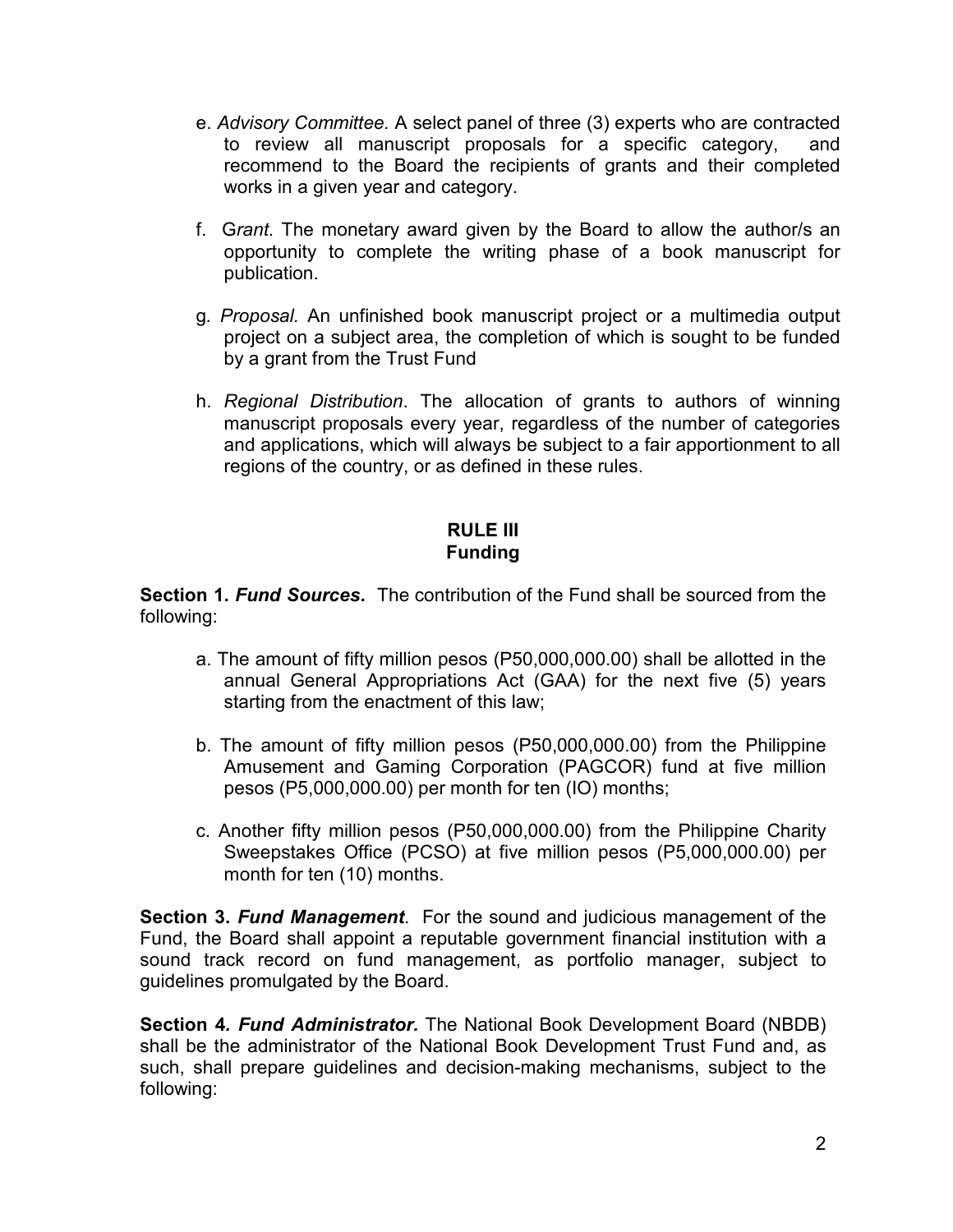- a. No part of the seed capital of the Fund, including earnings, thereof, shall be used to underwrite overhead expenses for the administration;
- b. There shall be an external auditor to perform an annual audit of the Fund's performance;
- c. Contributions to the Fund shall be exempt from the donor's tax and shall be considered as allowable deductions from the gross income of the donor, in accordance with the provisions of the National Internal Revenue Code of 1997, as amended; provided that the allowable deductions shall be equivalent to one hundred fifty percent (150%) of the value of such donation.

Section 5. Local Government Support. The Board may provide incentives for manuscripts in coordination with local government units.

# RULE IV Advisory Committees

Section 1. Advisory Committee. An advisory committee shall be created to evaluate manuscript proposals per designated category or subject matter. An advisory committee shall be organized for every category, as needed.

Section 2. Chair of Advisory Committee. In accordance with his/her respective expertise, a member of the NBDB Governing Board shall chair the advisory committees created.

Section 3. Composition of Advisory Committee. All applications per category shall be reviewed by a designated panel of experts that will comprise the various advisory committees, who shall be as follows:

- a. Two (2) representatives shall be experts in the particular field of study/discipline, or are officers or members in good standing of any of the following:
	- 1. Centers of Excellence in the particular field of study/discipline as declared by the Commission on Higher Education (CHED);
	- 2. National Institutes in the different fields of study/disciplines, such as the National Academy of Science and Technology (NAST), the National Institute for Science and Mathematics Education Development (NISMED), National Institute of Molecular Biology and Biotechnology, National Institute of Health, National Institute of Information Technology, National Historical Institute;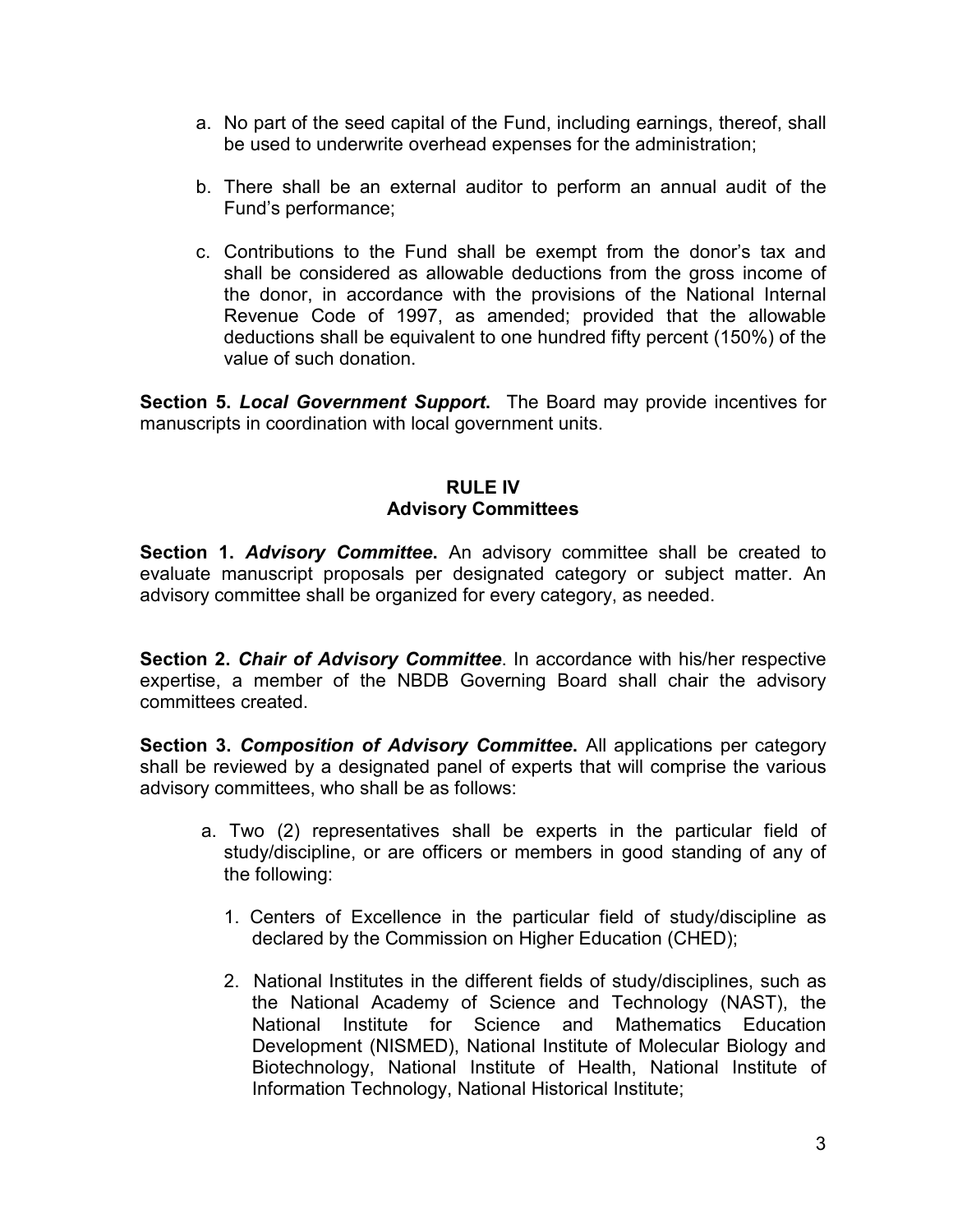- 3. A university-based literary organization/institute or relevant professional organization with a reputable expertise in the identified categories and/or a membership that has a regional and/or national scope;
- b. Additional experts, including those from the regions or major geographical areas of the country, may be selected by the Board following the general criteria set for choosing advisory committee members.
- c. The advisory committee per assigned category shall review the proposals within a period of thirty (30) to ninety (90) days subject to the number of applications, and shall prepare a shortlist of recommended grantees for Board's approval.
- d. Advisory committee members shall maintain the integrity and confidentiality of the review and recommendation processes.
- e. Advisory committee members shall be chosen for a two-year term, which may be extended with Board's approval under meritorious cases.
- f. Expenses for advisory committee meetings, honoraria and other related expenses shall be sourced from the NBDB's Maintenance and Other Operating Expenses (MOOE) budget for the covered year.

### RULE V Procedural Steps

Section 1. Manuscript Call. The Board (and partner LGU if applicable) shall make public announcements on deadlines for proposals and applications for grants, which may specify the subject areas for a specific year available for funding.

Section 2. Registration. Applicants must register with NBDB, and are allowed to apply in one (1) category/subject area only.

Section 3. Requirements. Applicants must submit the following:

- a. An accomplished application form;
- b. Curriculum Vitae (in the case of an organization its SEC, BIR, DTI and/or CDA registrations, as may be applicable, and the curriculum vitas of the authors);
- c. A concept paper, no longer than five (5) pages double-spaced, including an outline discussing the rationale and significance of the proposal, budget and timelines;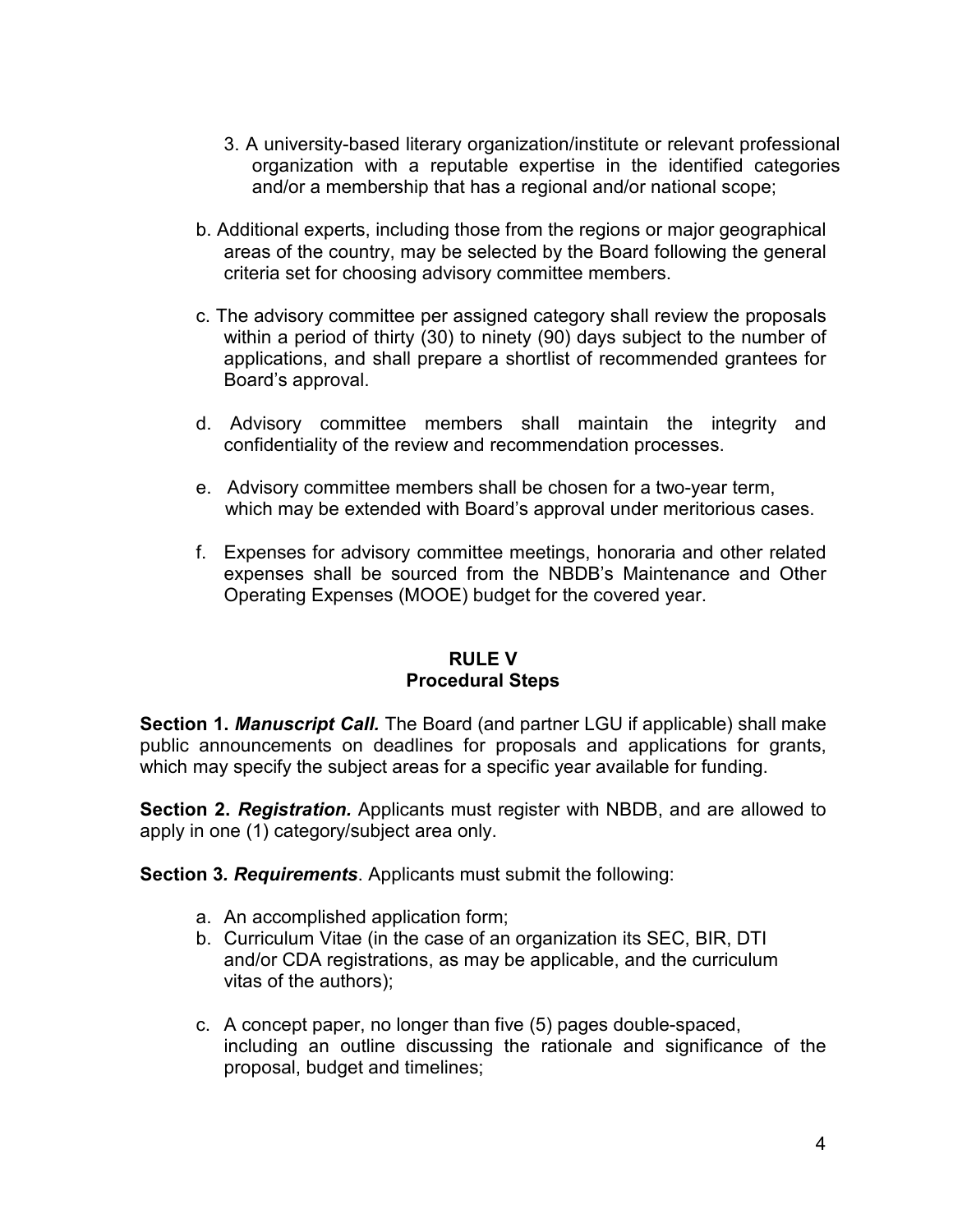- d. Either of the following:
	- i. a draft equivalent to at least twenty-five percent (25%) of the entire manuscript, research or multimedia work in progress;
	- ii. a draft of the manuscript, research or multimedia work to be rewritten or improved upon prior to publication.
- e. A sworn statement indicating that the applicant's project is an original and unpublished work.

Section 4. Approval. The various advisory committees shall evaluate applications per category and recommend to the NBDB Governing Board the winning proposals that merit the giving of a grant and the recommended amount for approval.

Section 5. Announcement of Grantees The Board shall have the authority to decide with finality the grantees in any given year and the specific amounts to be granted upon endorsement of the advisory committee concerned. The NBDB shall announce the names of winning applicants and manuscript proposals.

**Section 6. Publication of the Completed Proposal.** The Board shall encourage the publication of manuscripts completed under the Fund.

## Rule VI Application Requirements

**Section 1. Eligibility.** Grant applicants must be Filipino, or Filipino entities within the scope of the definition of "author".

- a. If the applicant is an organization or juridical entity, the grant shall be awarded to the identified author/s of the organization, who should be eligible as an individual author within these rules.
- b. Current members of the NBDB Governing Board, its officers and employees, as well as advisory committee members, including their relatives to the second degree of affinity and/or consanguinity, are disqualified from applying for a grant for the duration of their appointment or employment or contract of service with the Board or any Advisory Committee.

**Section 2. Categories.** The Board shall identify the number and specific categories prioritizing Science and Technology and those subjects where authorship is few and non-existent.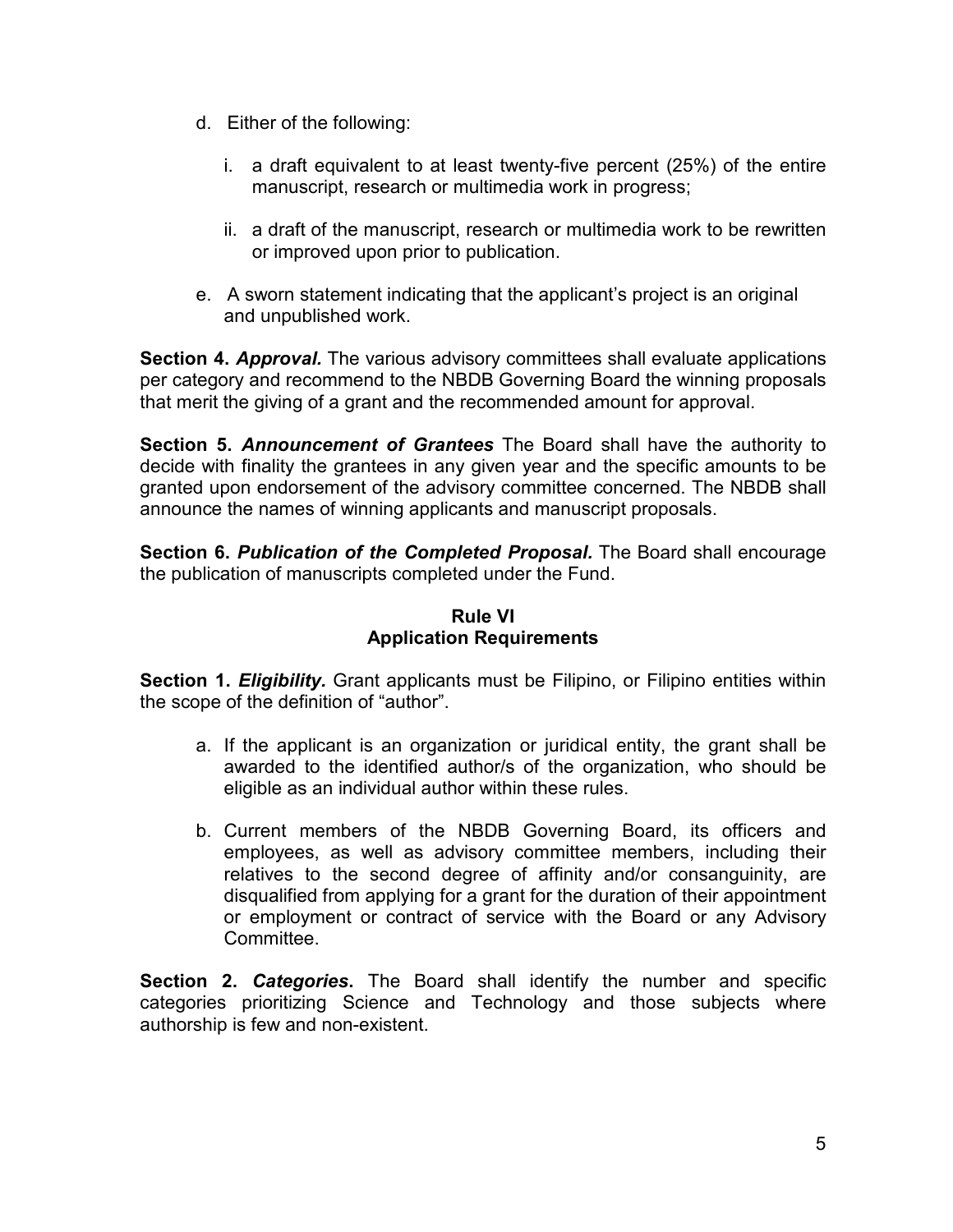Section 3. Regional Distribution. After considering the quality of the work, the Board and advisory committees shall be guided by the following regional distinctions in the apportionment of grants to all regions annually:

- a. The author's ethnic affiliation;
- b. The manuscript's/work's language or dialect;
- c. The author's regional affiliation by birth and/or domicile;
- d. The chosen topic or subject matter; and
- e. Other factors that identify a work's regional character.

Section 4. Criteria. The following criteria shall be used by the advisory committee in reviewing the proposals:

- a. Real contribution of the work to the category in which the proposal belongs;
- b. Competence of the author in expressing ideas, concepts or information;
- c. Clear or comprehensible writing that promotes the development of knowledge;
- d. Merits of publishing the work in printed or digital formats;
- e. Accurate or truthful depiction or discussion of the subject matter;
- f. Other specific criteria the Board and/or the advisory committee may prescribe for evaluating submitted manuscript proposal as the need arises.

Section 5. Fund Releases. Absent a proposed budget, the grant shall be released in the following manner:

- a. Fifty percent (50%) of the grant shall be awarded upon selection of the author as a recipient of the grant and the submission of the required initial 25% of the work as endorsed by the designated advisory committee;
- b. The next twenty-five percent (25%), or a total of seventy-five percent (75%) of the grant, shall be awarded to the author upon submission of the bulk of the work that should total 75% of the work as endorsed by the advisory committee; and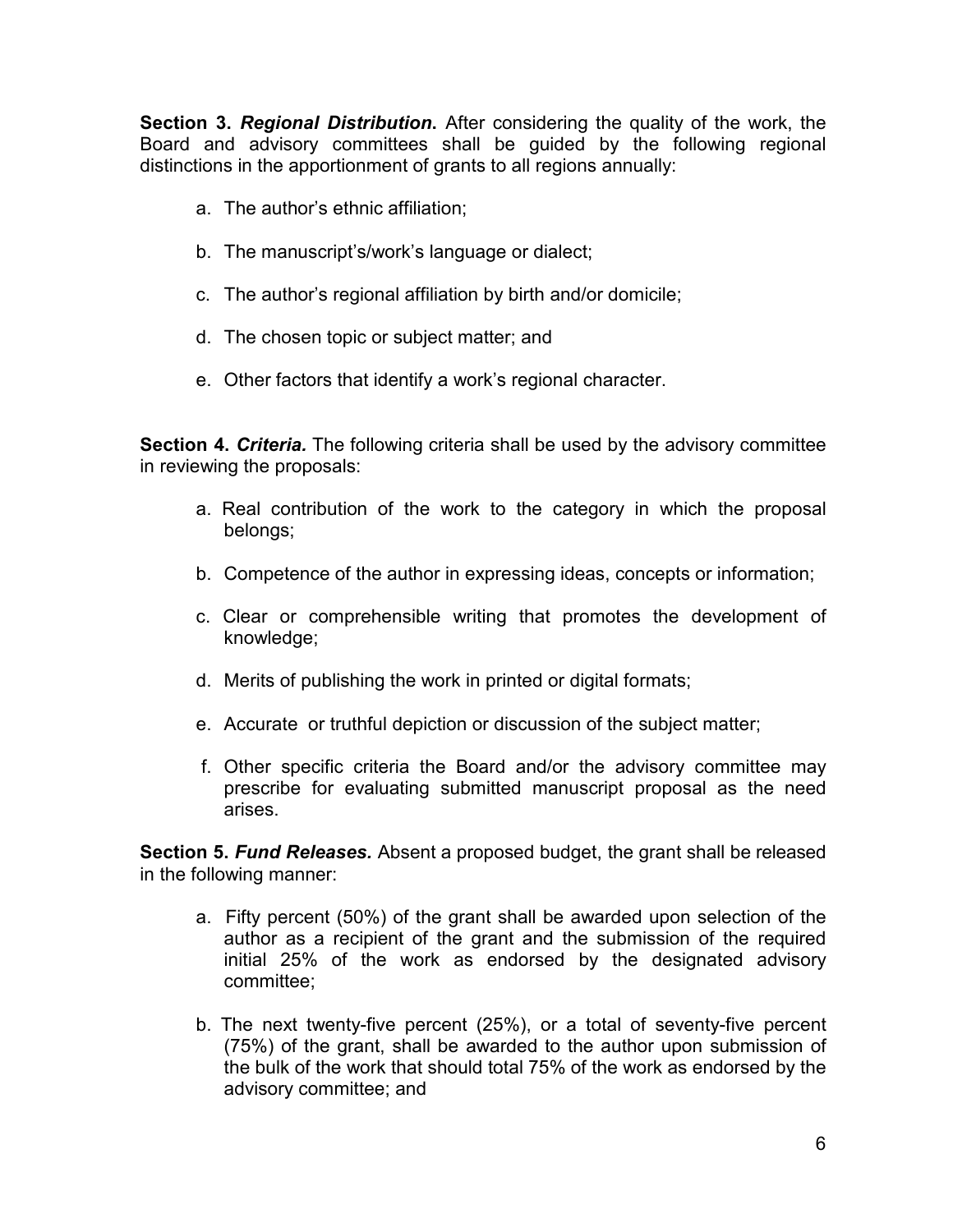c. The remaining twenty-five percent (25%) of the grant shall be given upon submission of the complete manuscript and a "no objection" letter by the advisory committee to the Board. The grantee shall provide the Board a copy of the completed manuscript submitted in two forms: one (1) printed copy and one (1) electronic copy in MS Word format in CD, and the last tranche shall be paid.

**Section 6. Duration of the Grant.** The grant is given for a period of one (1) year from the date of the award, which period may be further extended in meritorious cases upon written request of the grantee to the Board, and upon a positive recommendation of the advisory committee concerned, which period shall not exceed two (2) years.

**Section 7. Restrictions.** The chairs of the advisory committees shall endorse to the Board a list of applicants who may be eligible for a grant in the next year but due to lack of resources, are wait-listed.

**Section 8. Accountability.** The grantee shall reimburse the Fund the total amount received in case of non-completion due to willful abandonment of the project, or non-completion within the grant period.

## Rule VII Copyright Policy

**Section 1. Copyright.** Copyright ownership shall be owned by the author, unless another agreement exists between the author and a third party. The author shall inform the NBDB of such arrangement in his proposal, furnishing the NBDB a copy of such agreement.

#### RULE VIII **Sanctions**

Section 1. Power to Verify Claims of Authorship and Take Appropriate Action. The Board and the advisory committee concerned may verify the applicant's claim of authorship of the manuscript/project written/completed under the Trust Fund, and assess any fraudulent claims of authorship of awardees, including the power to file the appropriate court action.

Section 2. Penalties. A person who has been found not to have been the author of a submitted manuscript/grant proposal shall be subject to a fine equivalent to the amount of the grant received, without prejudice to the filing of the appropriate action against the author/s, and his permanent disqualification from future grant applications.